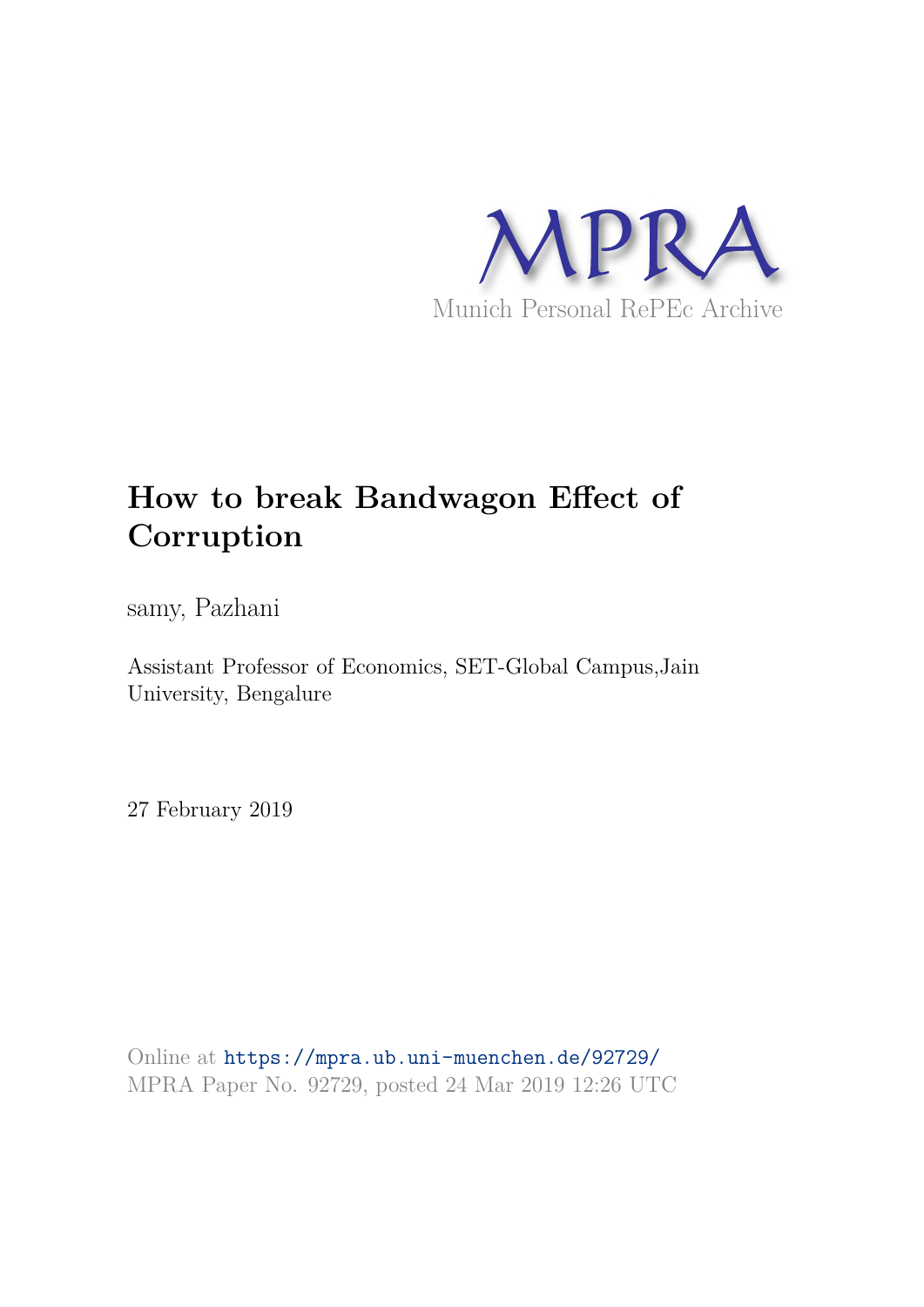## **How to Break the Bandwagon Effect of Corruption**

#### **R.Pazhanisamy**

Assistant Professor of Economics

SET- Global Campus, Jain University, Bangalore, India (E-mail:rpsamy999@gmail.com)

## **Abstract**

 Corruption is considered as the most challenging issues of present economies of the world due to its impact on institutions, values and the sustainable development. It restricts almost all form of economic activities through redirecting the finance into unpredictable directions and weakens the economics system which locked many countries continued to fail in controlling the corruption significantly. According to the World Corruption Perception Index (2018) India stands 78th rank out of 180 countries surveyed even after numerous policies adopted from the independence by the government of India to rectify it. Corruption is a behavioral aspect and the available literature connecting various theories and their application of controlling corruption by interlinking of corruption behavior and the Economics behind it, are not well documented which triggers a call for integrated attempt to enquire into the behavioral Economics of corruption and to identify the relevant solution to rectify it. This paper is attempted to fill this gap in research by exploring the behavior of corruption in the light of the micro economic theory of consumer behavior called Bandwagon effect in the society. The paper identify the interlink age among corruption behavior, bandwagon effect and the Economics of information and explore that how information can be fine tuned towards mitigating the bandwagon effect and corruption.

**Key Words**: Bandwagon Effect and Corruption, Controlling Corruption, Behavioral Economic approach to corruption, Network Externality of Corruption, Asymmetric information for the Corruption Market Failure, Breaking the bandwagon effect, Micro economic theory and corruption, making the corruption market failure.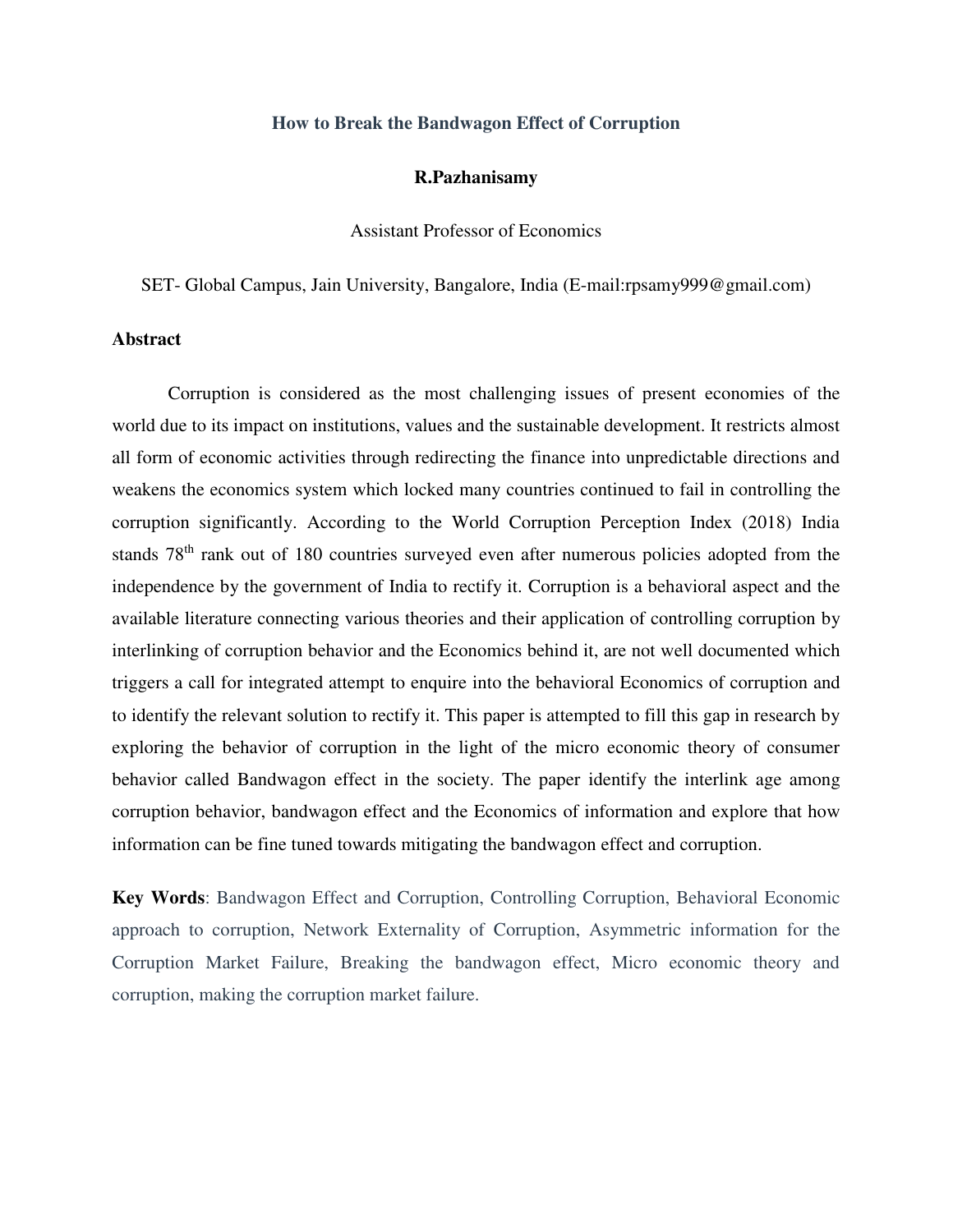## **Prelude**

 Corruption is conceptualized as severe issues that adversely affect India's economy. According to the study conducted by Transparency International in 2005 reveals that 92% of Indians had corruption in any form either by paid a bribe or by accepting a bribe from public official. In 2017 Corruption Perception Index highlights that India is in 81st place and as per the same World Corruption Perception Index (2018) India stands 78<sup>st</sup> rank out of 180 countries surveyed which reveals considerable increase in the corruption. The biggest supporters of this index are considered as the tax evaders and the block money holders. In most of the literature the corruption is conceptualized as a psychological aspect which determined by various factor.

 The reasons for various forms of corruption in India incorporates unreasonable directions, confounded assessment and authorizing frameworks, various government offices with non transparent administration and optional forces such as culture and the collapsed economic and financial morality, imposing business model of government controlled foundations on specific merchandise and enterprises conveyance, and the absence of strict laws and procedures in terms of implementations etc.. There are notable varieties in the farms of corruption in the public administration's contribute to decrease the welfare through various front and thus it become important issues among the policy makers across the countries. The reviews presented here under will helps to understand various dimensions of corruption and locate the issues and research gap of the study.

### **Reviews of literature and Research Gap**

 Fein, E., & Weibler, J. (2014). Has reviewed the contributions from history, sociology, anthropology and psychology, articles on corruption in organizations from fields like organizational behavior (OB), behavioral ethics (BE) and management studies (MS) and highlighted the various patterns of corruption that caused for the corruptions through the emergence and the changes of value systems which was considered to be a legitimate and/or, in contrast, corrupt action across long periods of time (Engels, Fahrmeir & Nützenadel 2009).

 In psychological perspective the concept of corruption is based on the opinion conceptualized by individual, political and the culture factors also exist and about its dominants over the public (Senturia, 1930). But (Johnston, 2005, p. 71-72) has argued in his paper that corruption is a normal phenomenon and not categorized to be an action of unacceptable one.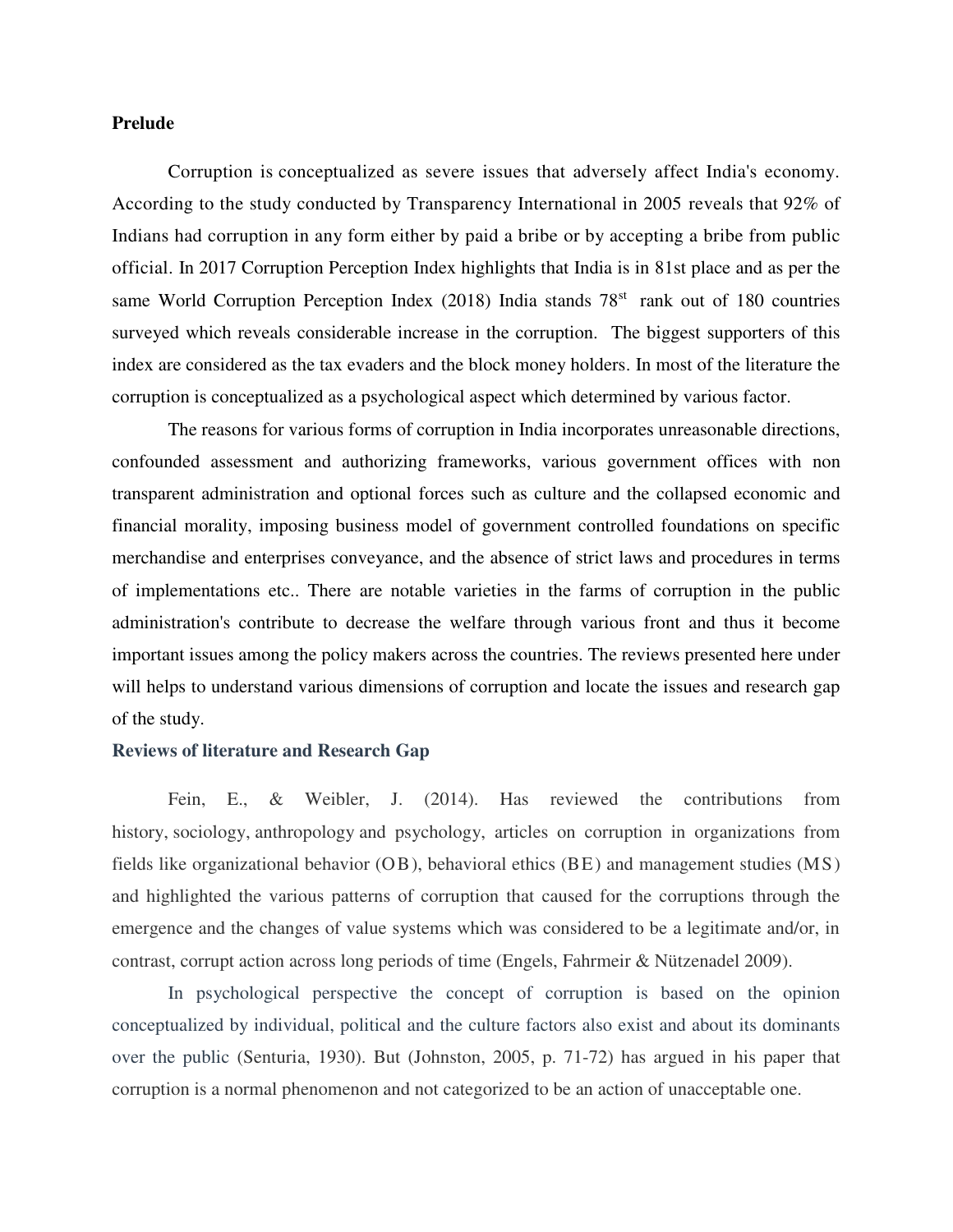Some researchers have argued and interpreted the corruption as a typical product of modernization. Like Jens Ivo Engels, on historical corruption, claims that the classic definition of corruption as a misuse of public office for private gain "only makes sense within modern societies" (Engels, 2010), while in pre-modern societies, where public and private spheres had not yet been differentiated, it was common and thus normal to hold and treat offices as a means of personal enrichment where as Werner Plumpe (2009) and Rabl (2011), referred their work classic Comparative Political Corruption (1972) claims that "corruption and modernity are coevolving" phenomena and inevitable.

 A few sociologist like Fleck & Kuzmics, 1985 made an in depth enquiry into the dynamics and culture of corruptions and identified that whether or to what extent corrupt behavior comes to be critically reflected depends to a large extent on variables of education and social development. The research attempts made by Kohlberg (1969); Rest, (1986); Chilton, (1988); Fein, (2012) and others reveals that the most important reason for corruptions as morality which is the basis of all our definitions of ethical and unethical/corrupt behavior, and second, the levels of complexity of possible ways to think about and act out morality.

 Some Economist also studied the material incentives undermining state bureaucracies role in the corruption. The political economists like Susan Rose-Ackerman (2005) have observed a growing readiness of business itself to accept broader ethical responsibilities. Also has ethics become an important issue in academic economic literature such as White, (2009); Ulrich, (2008); Young, (1997); Sen, (1987), as well as in business ethics Fisher/Lovell (2009), Waples et al. (2009) and management studies Kuhn/Weibler (2012); Treviño et al. (2006) and Rose-Ackerman (1999 and 2005) have given clear accounts of the negative impacts of corruption from a common welfare perspective.

 S.Y. Chun and M. Hahn, (2007)studied the This study examined the bandwagon effect on participation in and use of one particular SNS and revealed that the social networking has the influence on the decision about the ethics and morality in maintaining the anti corruptions habits whereas R.L. Daft and R.H. Lengel, (1986) studied about the information requirements of the organization and tier relation to corruption, researchers M.L. Katz and C and Shapiro, (1994) have studies and concluded that the information system and its competitions which determines the network effect of corruption.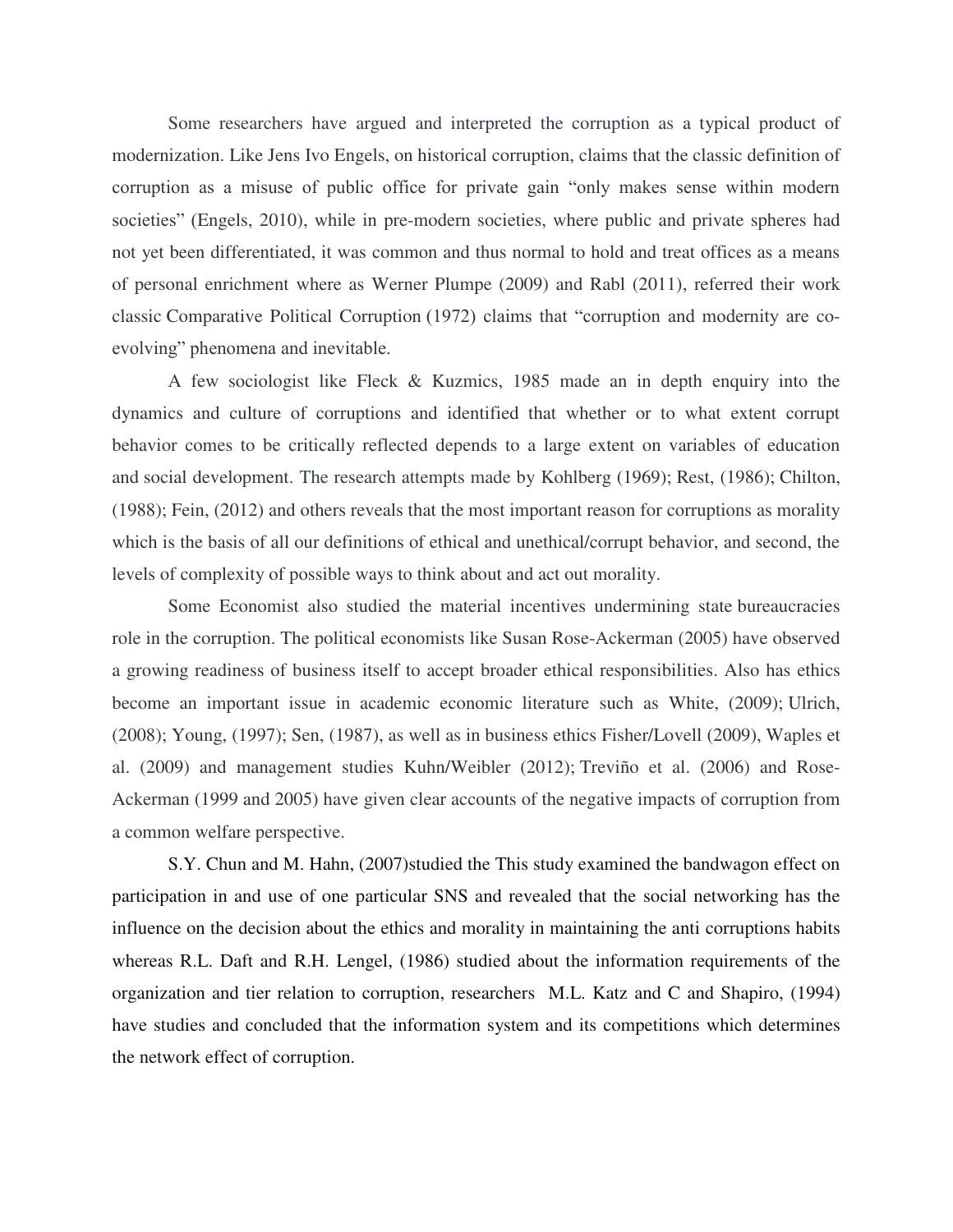[Rüdiger Schmitt-Beck](http://www.mzes.uni-mannheim.de/d7/en/profiles/ruediger-schmitt-beck) (2016) studied about the interconnections of bandwagon effect and concluded that even though it lacked conceptual precision and proved empirically elusive, a number of carefully designed studies have succeeded in demonstrating that bandwagon effects and its existence. The theoretical background of bandwagon effects has only recently explained that how they emerge and how large and strongly contingent on personal and situational circumstances as well as attributes of the triggering the economic consequences. Bandwagon effects have been most intensely explored in politics. Some studies have also investigated their functioning in other areas of life, such as consumer behavior and economics. The bandwagon effect is one of several hypothesized manifestations of "impersonal influence"—effects on individuals' attitudes, beliefs, or behaviors that derive from these persons' impressions about the attitudes, beliefs, or behaviors of collectives of anonymous others outside their personal contact sphere.

 Hess, Manuel (2018) researched about the bandwagon effects in networks and interpreted that the bandwagon effect is an adoption diffusion process among networks that results from pressure exerted by prior adopters in the extant environment. The absence of a review within this context is surprising given the relevance of networks and information contained within networks for individual and organizational decision-making, particularly in an entrepreneurial context. He used and identified 561 articles addressing the topic of the bandwagon effect among organizational and behavioral scholars and reviewed the current literature to identify relevant research streams, to synthesize definitions and constructs, and to look into antecedents that trigger such effects as well as their outcome variables. Relevance and opportunities for future research directions are outlined and highlighted with a particular focus on new venture value creation.

 Summing up the available reviews of literature on corruption and interconnecting of corruption with various branch of sciences reveals that behavior and the Economics behind the corruption is not documented so far connecting various Economics theories and their application of controlling corruption, which motivated to enquire into the behavioral economics of corruption and to identify the solution to rectify it. This paper is attempted to fill this gap in research.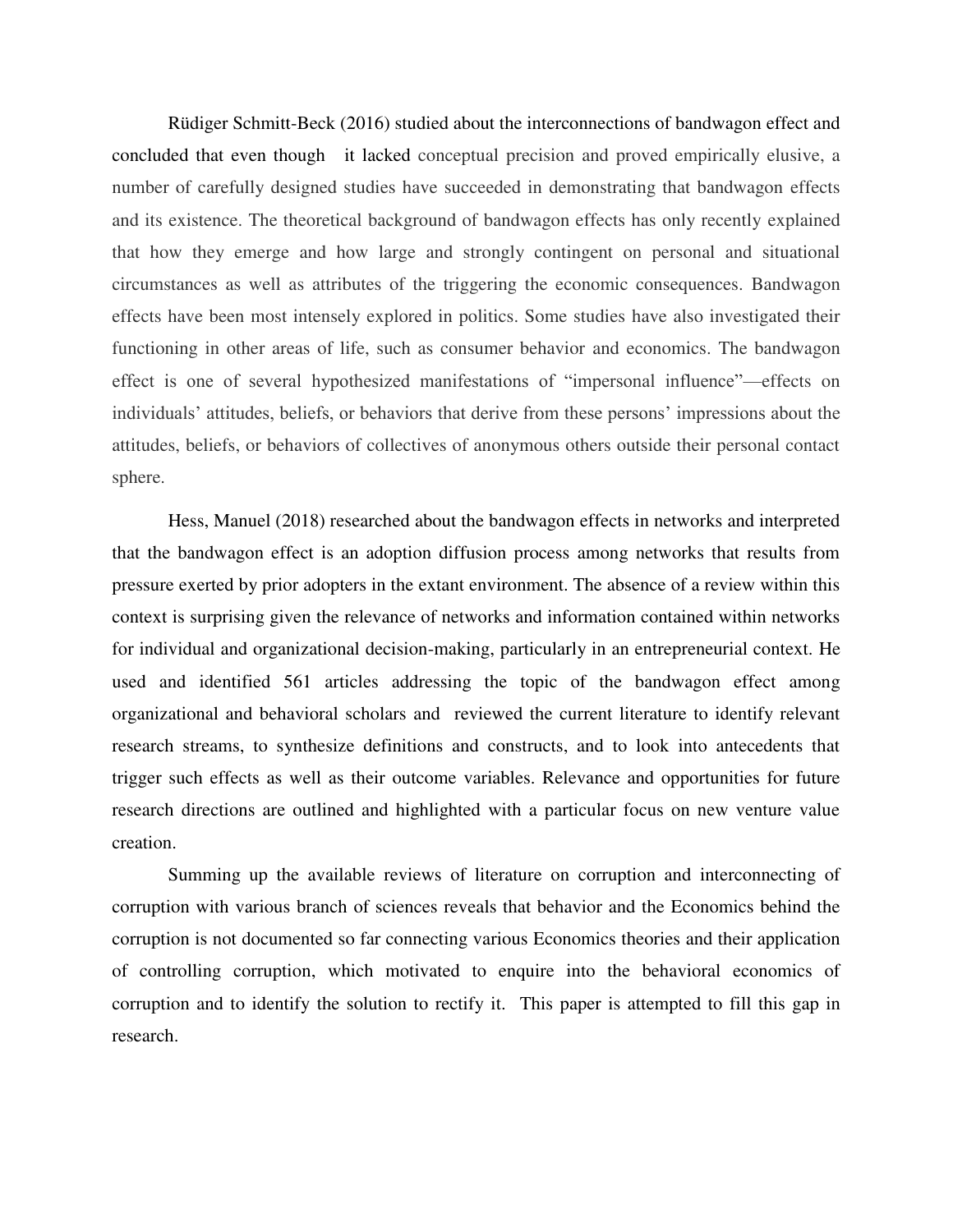### **Corruption: A Behavioral Economics Framework**

 Everything is a product in Economics: every one is a consumer: and every activity can be defined as consumer behavior attempting to maximize any form of his or her utility. The subject matter of behavioral finance explains how the individual takes financial decision under various economics circumstances. The attitude or behaviors towards a particular financial decision are determined by various factors including their peers and neighbors and others decision called herd behavior. In addition to the behavioral finance attributes stated above there are some other attribute also can be found and documented in the economics theories with specific assumptions.

 The decision towards to paying the tax or contrarily to corrupt and evade the tax is determined by several factors including the knowledge and the culture in the society and many more attributes are documented in the literature. In this connection this papers try to trace out the micro economics factors and their contribution to the corruption highlighted in the theory of consumer behavior. The assumptions for such attempts are as follows.

- 1. Every individual is a utilitarian. If the utilitarian option is not available they tend to choose the social benefit.
- 2. Individual behavior is determined by behavioral finance like mental accounting, herd behavior, anchoring and the self rating.
- 3. The decision towards paying the tax, getting bribe and other forms of corruptions are determined by these four behavioral economics variable.
- 4. The information for and about the corruption determine the culture to entertains it
- 5. The punishment imposed by the legal and economics enforcement on the corrupted is considered as the cost or the price of corruption which is always associated by the probability of detecting and proving it the court with evidences.
- 6. The propensity, tendency and the attitude to entertain corruption is considered as the demand for corruption which has inverse relationship with the cost/price of it.
- 7. Everyone is rational and aware to judge the cost benefit of various financial decisions available to them. A decision can be executable only upon ensuring the benefit over the cost of it.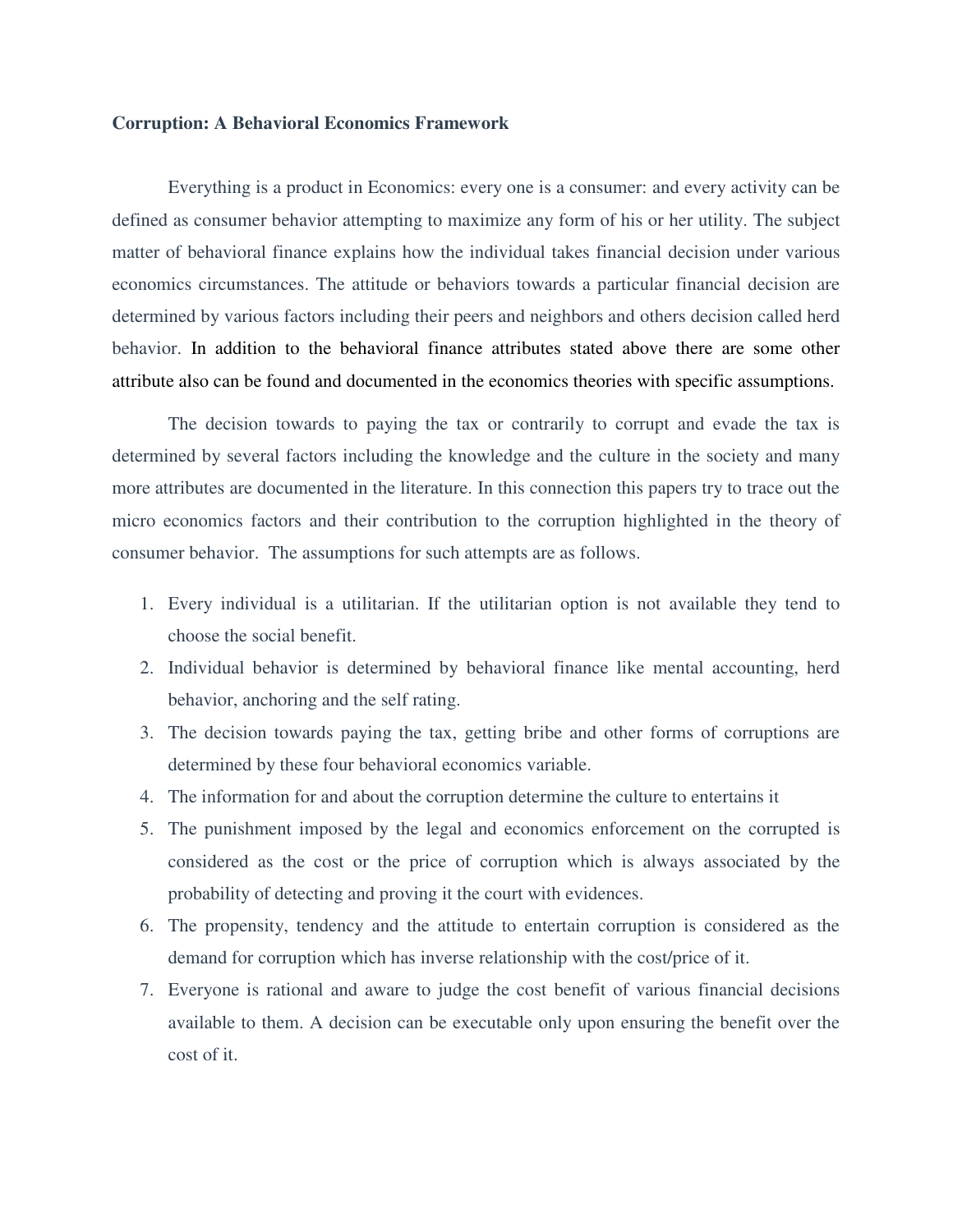With these realistic assumptions the behavioral economics behind all forms of corruptions can be traced out by integrating the price and bandwagon effect of consumer behavior.

## **Connecting Bandwagon Effect and Corruption**

 Bandwagon effect is a modem micro economics theory of consumer behavior which explains how one individual behavior to consume a product is determined by the consumption of the same products by others. It states that some individual consume a product in a maximum quantity only due to the habit and the behavior of mimicking the others.

Similar to this view the behavior of tax evasion and getting bribe are determined not only by their own decision but the same decision taken by the others and the information availability about how the same can be mimicked in advanced manner and the probability of getting punished, and amount of value for that particular activity in the society. In addition to this they value the decision in terms of cost benefit of such corruption. People often tend to corrupt up to the point where the marginal benefit is higher to the marginal cost of corruption. If the MC exceeds the MR than it would become unworthy to behave in such a corrupt way so they won't think to repeat it.

 In the same way the probability of getting caught by the anti corruption agents and getting long years of imprisonment or any other forms of punishment which radically reduce individual values in the society. This factor has a highest role in the determination of corruption. People often tend to attempt to corrupt in all the possible ways even if it offers very small benefit (some time they will create the loopholes to entertain the corruption) when the probability of getting punishment is too less and vice versa. Second the corruption behavior will certainly increase it provides incremental values in the society. This is the reason why most of the action taken by the banking authorities (including the name by game) against the bankruptcy failed to create intended effect in the banking industry in India in the recent decades.

 Furthermore it is well known to everyone that the trend of behaving in particular way towards the financial decision caused to the financial crises which not only affect a single country and also it hart the rest of the world which witnessed through the recent financial crises. Such cases of interdependence of demands of different individual's or group of people are called network externalities which are determined by [anchoring effect](https://whatis.techtarget.com/definition/anchoring-effect) , [availability bias](https://whatis.techtarget.com/definition/availability-bias) **,** bias blind spot**,** clustering illusion **,** [confirmation bias](https://whatis.techtarget.com/definition/confirmation-bias) , [framing effect,](https://whatis.techtarget.com/definition/framing-effect) group behavior, [negativity bias](https://whatis.techtarget.com/definition/negativity-bias) ,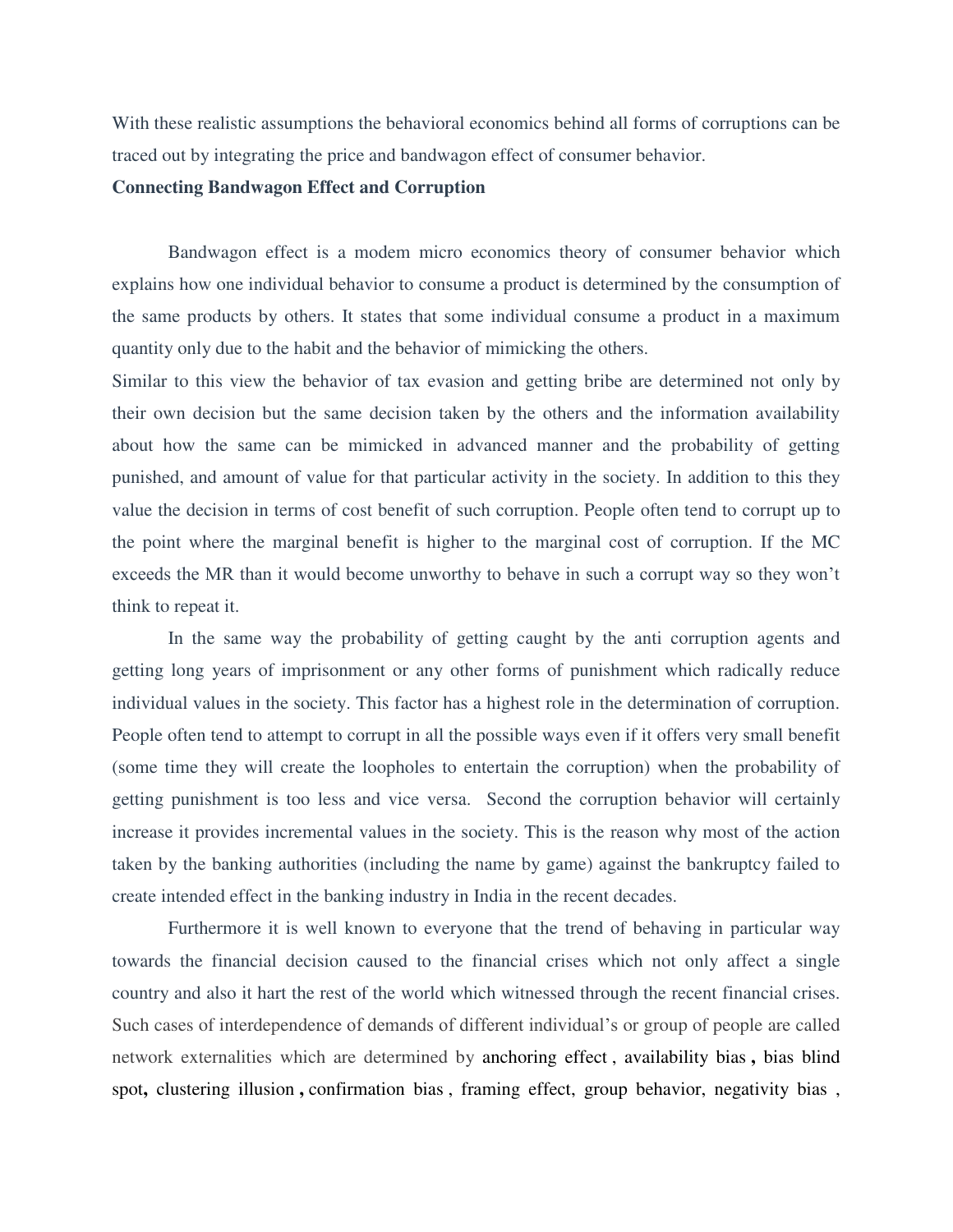regency bias, [sunk cost effect](https://whatis.techtarget.com/definition/sunk-cost-effect) and survivorship bias which are assumed as the sources of [bandwagon effect](https://whatis.techtarget.com/definition/bandwagon-effect)**.** These network externalities may be positive when it reduce the trend and the behavior of corruption in the economy and can be negative when it increases the trend to corrupt. **Bandwagon Effect** 

 The existence of both the positive network and negative externalities gives rise to Bandwagon effect to corruption. Bandwagon effect refers to the demand or desire for particular behavior by a person who wants to be in style because of the possession of the same behavior is in fashion and therefore many others also have it. It may be noted that this bandwagon effect is the important objective of many producers who appeal to go in for a good as people of style are buying it. This can be explained through the diagramme which explains how to derive a demand curve for a corruption incorporating the bandwagon effect. In this figure X-axis we measure the number of units of the good called the desire to corrupt by the people and the Y axis represent the cost of the corruption explaining the inverse relationship with the various social demand curves to corrupt at various price levels.





Suppose people think that think that only 40 people in the country corrupt with the willingness to pay the price at the Rs.200 Thousands fine or penalty or the value of the punishment if he get arrested. Now if the punishment or the imprisonment or any other cost of such corruption reduces from 200 thousand to 100 thousand, as result of the price effect more number of individuals now will come forward to do any form of corruption which is the usual case with the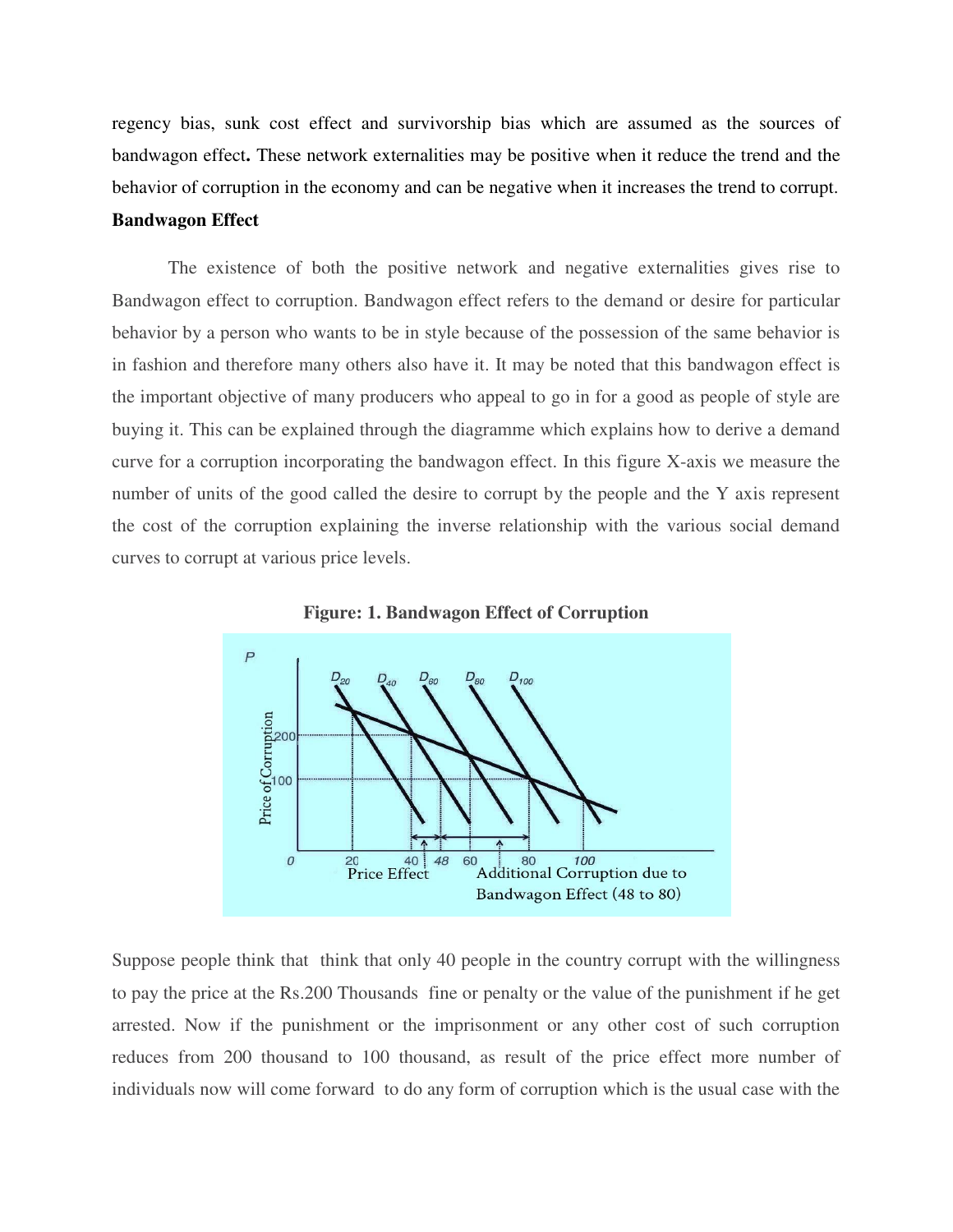presence of symmetric information about the corruption in the market. This symmetry of information and the bandwagon effect push the demand for the corruption from the demand curve with D40 to D48 which is indicated by the additional corruption. Due to bandwagon effect the demand curve will increase from (48-80) line.

## **Breaking the Bandwagon Effect on Corruption**

 When the people not follow interdependency of the financial decision with one another the reduction in the price of corruption due to not having the strict law and order, even collapsed law of a country with the low probability of getting punished will increase only the small amount to corrupt 48 at a next little higher demand curve of D40. In the presence of symmetric information in the market more individual get to know about the chances to corrupt and the probability of getting punishment and about the cost benefit of doing corruption and about what is the behavior of others. This bounded rationality and the rational expectation about the social behavior towards corruption and its least attention in the society will push the others individuals to involve in corruption because of the bandwagon effect.

 As it is well known to all asymmetric information leads to market failure. Using this mantra our prime challenge is to make it failure of the corruption market by redirecting the Bandwagon effect in the opposite direction. This can be done by redirecting the real information about the corruption into an asymmetric information through superimposing the corruption and the its punishment as a greatest matter of attention and successively create a data on fast declining corruption rate in the country with the highest probability of punishment even for the small amount and value of corruption. This is why in Islamic countries like Oman, Soudi Arabia, Qatar are achieved a status of corrupt free economy.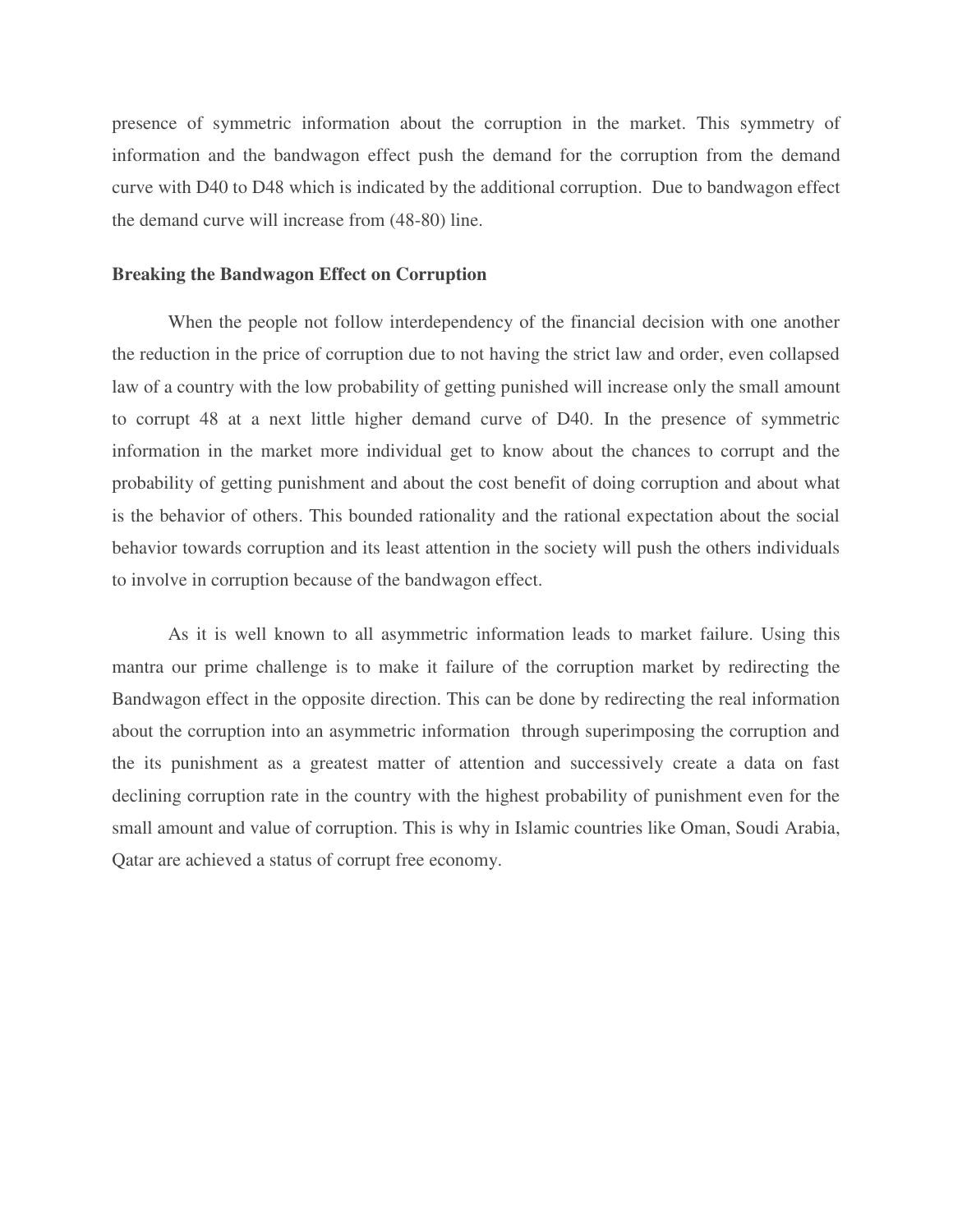## **References**

**1. Fein, E., & Weibler, J. (2014). Review and shortcomings of literature on corruption in organizations of offering a multi-faceted and integrative understanding of the phenomenon. The** *Behavioral Development Bulletin,* **vol.19 No.3. pp 67-77.** 

**Retrieved from<http://dx.doi.org/10.1037/h0100592>**

**2. Engels, J.I. (2009 & 10). Political Corruption and Modernization Processes: Theses on the Significance of Corruption Communication in the Western Modern. [Political corruption and modernization] In Greens, N. & Slanicka, S. (Eds.), Corruption: Historical Approaches (pp. 35-54).** 

**3. John son .M (2005) Keeping the Answer and Changing the Questions: Definitions Revisited. "Dimensions of political corruption. Contributions to the status of international research" (pp. 61-76). Wiesbaden** 

**4. Rabl, T. (2011). The impact of situational influences on corruption in organization,** *Journal of Business Ethics***, vol. 10 No.1, 85-101** 

**[http://dx.doi.org/10.1007/S10551-011-0768.](http://dx.doi.org/10.1007/S10551-011-0768)** 

**5. Kohlberg, L. (1969). Stage and sequence. The cognitive developmental approach to socialization. In D. A. Goslin (Ed.),** *Handbook of socialization theory* **(pp. 347–480). Chicago: Rand McNally.**